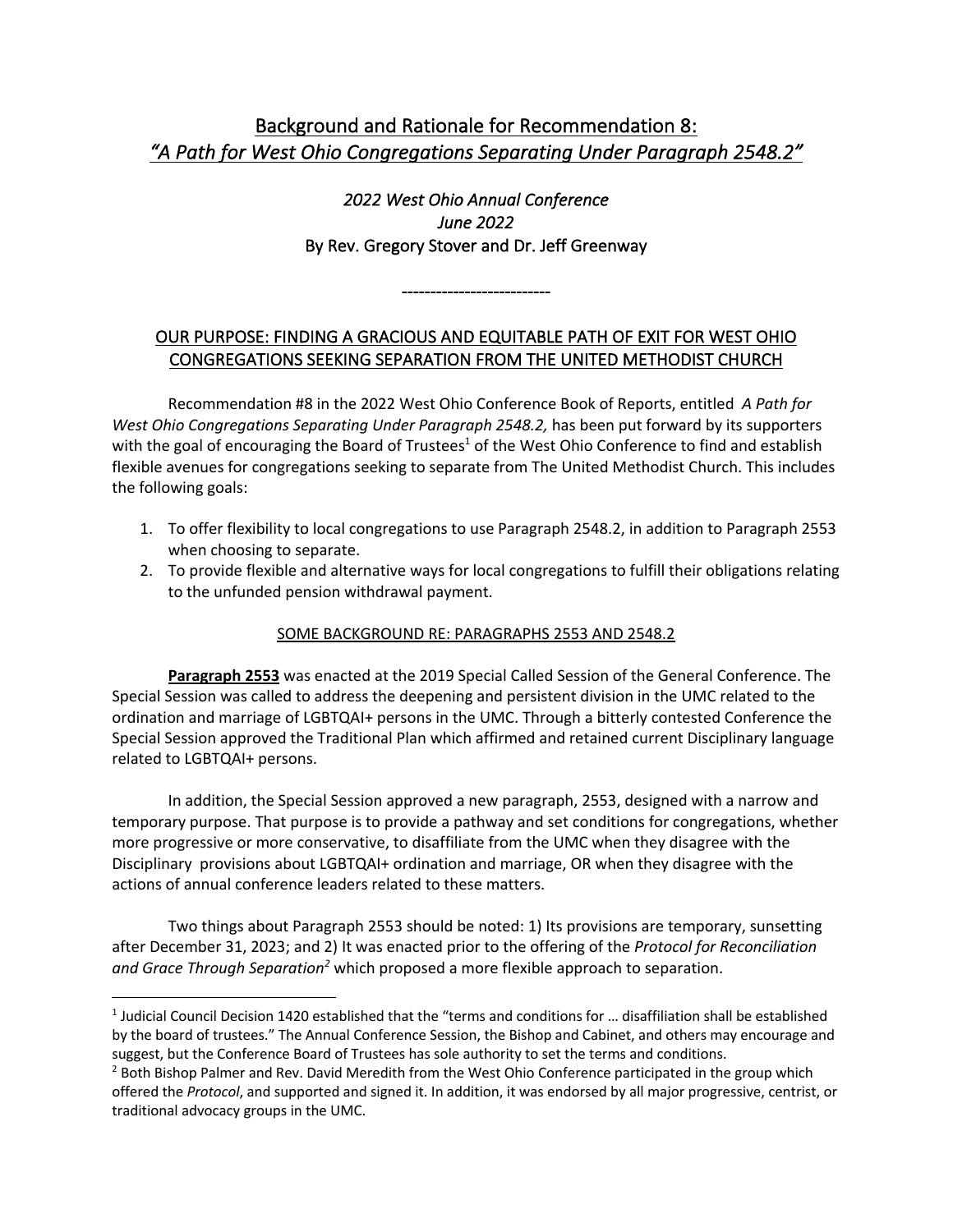When the **Protocol for Reconciliation and Grace through Separation** was announced in December 2020, fresh air was breathed to soften the spirit of contentiousness and anger which characterized the 2019 Special Session of General Conference and the months following. It appeared that a creative, gracious, and just way beyond the decades-long contention in the UMC had been found. All grieved that our differences had brought us to separation, yet many rejoiced that a way forward was on the horizon.

Due to COVID and other matters General Conference has been postponed until 2024. Many questions remain open including whether the 2024 General Conference will be a "postponed" or a "new" General Conference; whether previously elected or newly elected delegates will be seated; whether legislation be the same as for the originally scheduled 2020 General Conference or will need to be resubmitted; and whether the Protocol will be passed or even considered.

**Paragraph 2548.2** has been a part of the United Methodist Discipline since merger in 1968, and before that time was included in the Discipline of the Methodist Church since 1948. The original purpose was to provide a way for a Methodist congregation to deed church property "to another evangelical congregation under an allocation, exchange of property or comity agreement …" In the 1980's this paragraph was broadened to include provision for congregations to deed property to a denomination in the Pan-Methodist Commission. Paragraph 2548.2 offers more flexibility in defining the terms of separation, especially when considering payment of the unfunded pension withdrawal liability.

The Council of Bishops signaled its collective intent that Paragraph 2553 of *The Book of Discipline* would be the primary provision used for congregations seeking to disaffiliate from The United Methodist Church. Following this lead, Bishop Gregory Palmer, in a recent video address, stated his expectation that Paragraph 2553 would be the standard and preferred paragraph to provide the foundation and process for West Ohio congregations seeking separation from the UMC. Bishop Palmer also suggested that Paragraph 2548.2 might be employed in very limited circumstances, but that in those circumstances the terms described in Paragraph 2553 would be applied to exit agreements. The West Ohio Board of Trustees have included provisions and a comity agreement for disaffiliation under Paragraph 2553 in their report to the 2022 West Ohio Annual Conference.

Numerous congregations have shown interest in using **₪** 2548.2 as a path to depart from The United Methodist Church.

# WHY NOT JUST USE PARAGRAPH 2553?

While Paragraph 2553 provides clear terms and conditions for disaffiliation, it has two primary drawbacks, one which relates to the adequacy of the rationale for separation, and a second which impacts the financial burden placed on a congregation at the time of separation.

1. Under Paragraph 2553 a congregation is required to affirm that they desire disaffiliation due to their disagreement with either the Discipline or the actions of annual conference leaders related to LGBTQAI+ ordination or marriage. This rationale is inadequate for many congregations which might choose to remain in the UMC if LGBTQAI+ disagreement was the only concern. In reality, disagreements about human sexuality are a real concern, but only the presenting issue pointing to deeper disagreements. Congregations seeking separation understand that deep and longstanding differences on the nature, authority and interpretation of Scripture, as well as a deep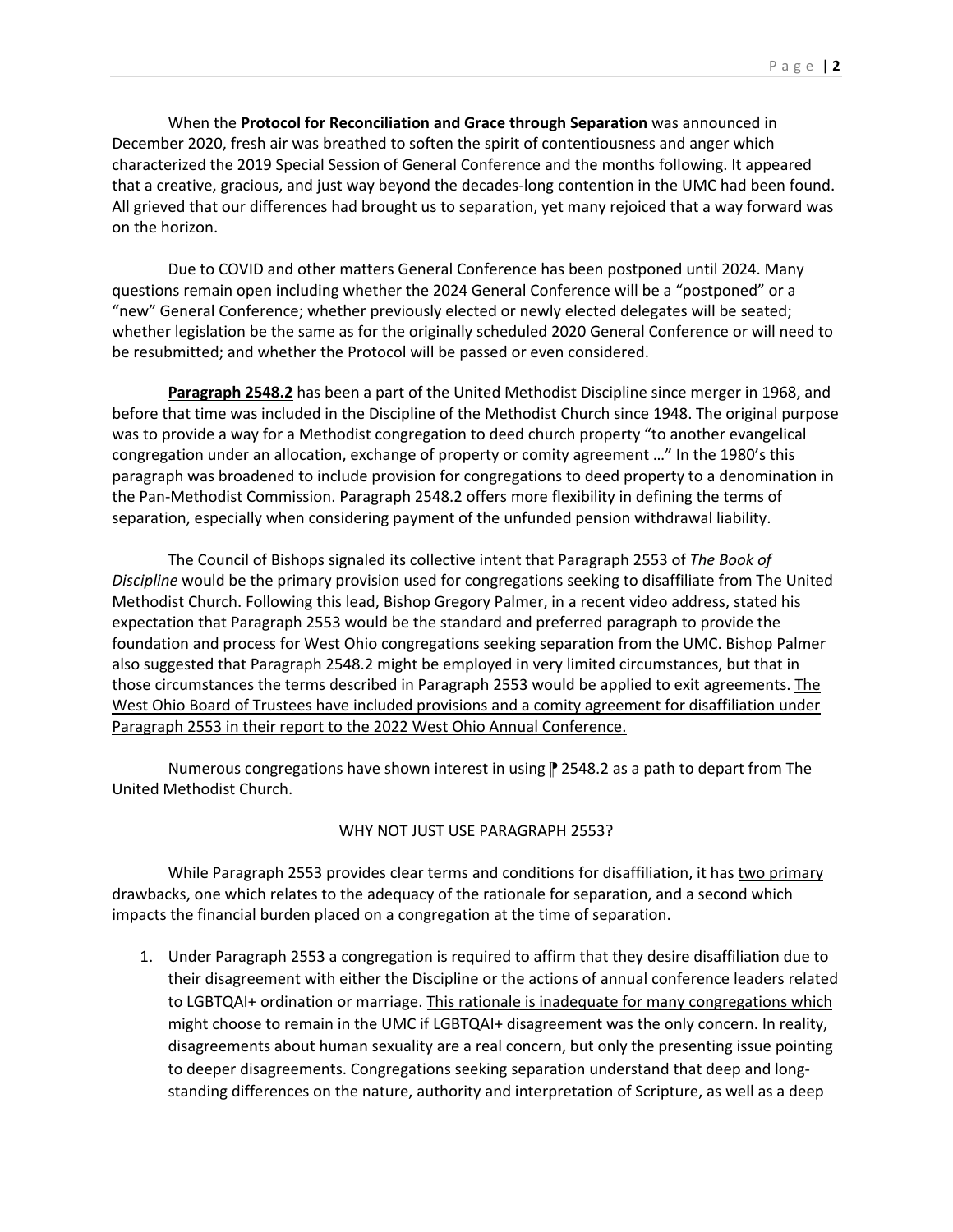theological divide underlie our disagreements on human sexuality. Further, exiting churches believe the UMC has become ungovernable as the accountability systems of the UMC have repeatedly failed to uphold the set position of the General Conference on human sexuality, or bring clear accountability to clergy and episcopal leaders whose teaching is in direct contradiction to the doctrinal standards of the UMC.

Conversely, Paragraph 2548.2 allows space for those desiring exit to more fully and adequately record their rationale for making such a weighty decision.

2. Paragraph 2553 requires full payment of the pension withdrawal liability prior to the date of separation. This represents a significant financial burden on disaffiliating congregations. For some congregations meeting this requirement will either deplete resources for vital ministry, or make disaffiliation a financial impossibility. Either of these circumstances falls short of the widely desirable spirit of gracious exit and "blessing one another on our way" which was embodied in the Protocol.

Conversely, Paragraph 2548.2 does not define how or when the pension withdrawal liability must be paid in full. This opens the possibility of flexible alternatives which provide both security for our pensions system, and financial viability for exiting congregations. Some of these possibilities are explored below.

# OUR CURRENT PENSION UNFUNDED LIABILITY IN WEST OHIO

First, let's define some important terms. **FUNDED STATUS** refers to the balance currently available to support the current pension obligations of the annual conference. **MARKET VALUE** refers to the actuarially determined amount which will be required to support all pensions claims over the full life of the pension fund. This amount is converted to the amount a commercial annuity provider would require to guarantee the financial security of the pension fund for its full life (which extends as long as the last covered person lives).

Currently, the West Ohio Conference is fully funded on a FUNDED VALUE basis. Assuming reasonably favorable market conditions continue we have sufficient income and reserves to cover obligations today and for the foreseeable future.

MARKET VALUE is a more complex calculation. Currently, the WOC has approximately \$348 million in plan assets. Wespath has calculated that the amount required by a commercial annuity provider to be fully funded for the life of the pension plan is currently \$426 million. Consequently, our current "unfunded liability" on a MARKET VALUE basis is \$426 million minus \$348 million or **\$78 million dollars.3**

It is important to note that it is unlikely that the unfunded liability amount of \$78 million will be required all at one time. Only a severe and catastrophic circumstance ("worst case scenario") would require payment of the full amount immediately for the pension to remain solvent. The \$78 million

<sup>&</sup>lt;sup>3</sup> It must be remembered that unfunded liability is impacted by a number of factors including the number of covered participants, actuarial assumptions, actual lifespan of participants, and very importantly, market conditions. Changes in market conditions cause daily fluctuations. The numbers provided here are based on the market and other values at a particular moment in time.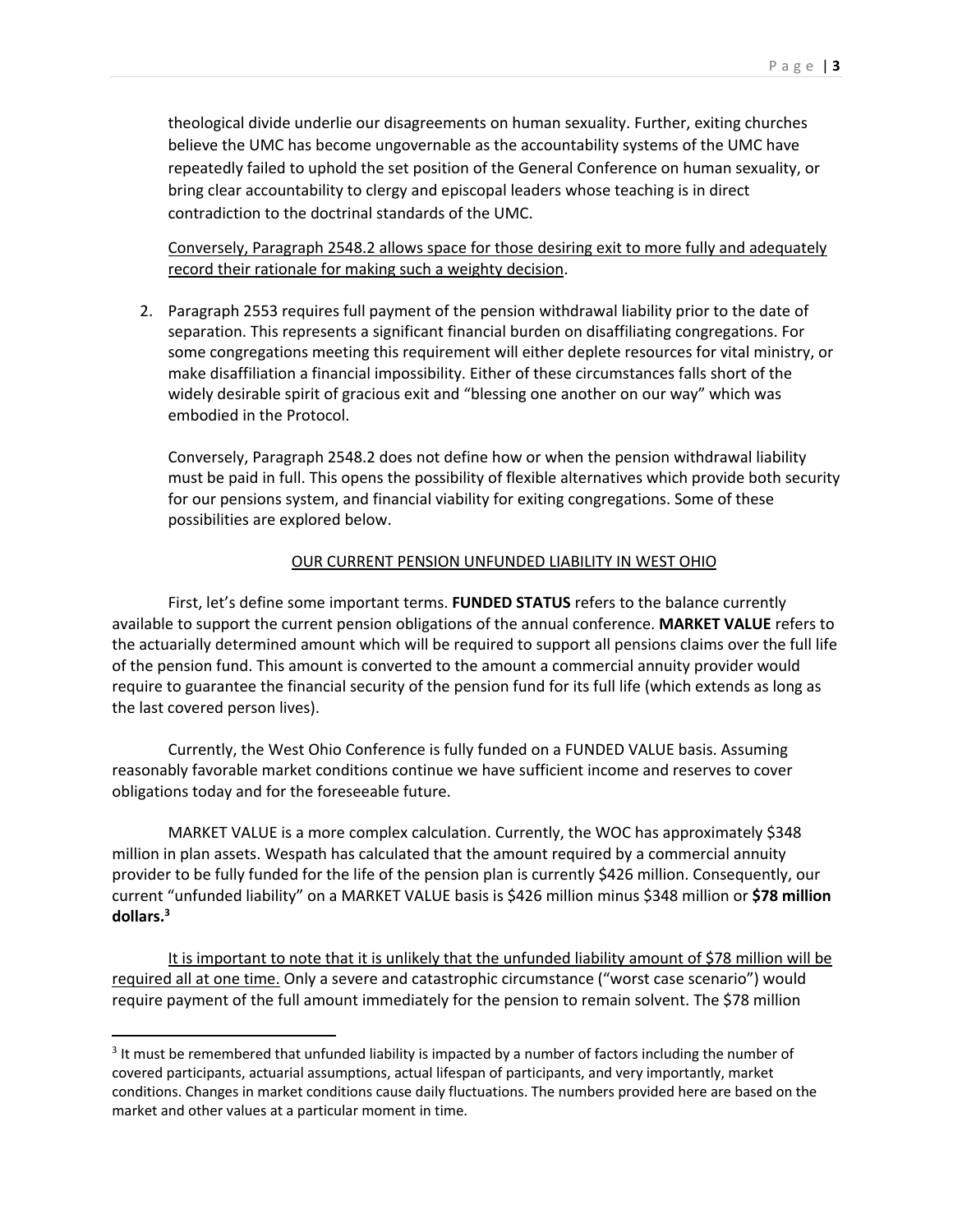would likely be required periodically, if and when Wespath determines that funding levels have fallen to the point of needing to insert additional funds. The full amount may never be needed. For example, our West Ohio Conference was close to needing to add addition funds in the 2009 – 2012 time period, but did not need to do so. We have not had to do so since a significant capital campaign in the 1970's and creation of the West Ohio Council on Development to shore up funding for pre-1982 pensions. These are now fully funded on a FUNDED VALUE basis and the excess helps to reduce our market value based liability.

Paragraph 2553 specifies that the "unfunded liability" for the annual conference (calculated by Wespath) is to be allocated to individual local congregations by whatever method and policies determined by the annual conference. This means that the annual conference is free to determine how the unfunded liability is equitably divided and, under 2548.2, how and when that amount is collected.

### MINIMIZING FINANCIAL BARRIERS

Given the healthy position of the West Ohio Conference pension accounts, the Conference is well able to use the flexibility of Paragraph 2548.2 to ease the financial stress of meeting the pension withdrawal liability. This possibility seems even more reasonable when the opportunity to safely invest these funds is considered.

The simple Future Value calculations below demonstrate the investment potential for the WOC, assuming investment in a responsible mix of bonds, stocks, and/or other investment instruments.<sup>4</sup>

#### **Assumptions**:

- 1. The unfunded liability calculation for West Ohio is \$78,000,000.
- 2. 200 congregations exit WOC with an average pension withdrawal liability of \$70,000 for a total of \$14,000,000 paid to WOC. \$14 million is the Present Value for the purpose of the calculation. The periods are the number of years.
- 3. Interest is compounded quarterly in the calculation.<sup>1</sup>

|          | 10 Years     | 25 Years      | 35 Years      | 50 Years        | 75 Years         |
|----------|--------------|---------------|---------------|-----------------|------------------|
| 3.0%     | \$18,876,881 | \$29,555,174  | \$39,850,678  | \$62,393,450    | \$131,717,803    |
| 5.0%     | \$23,010,672 | \$48,487,660  | \$79,695,261  | \$167,932,368   | \$581,617,683    |
| $9.2 \%$ | \$34,765,893 | \$136,047,764 | \$337,844,424 | \$1,322,070,997 | \$12,847,485,888 |

<sup>1</sup> Simple Future Value Calculator from Investopedia.com.

<sup>2</sup> Average annualized stock market return over the past ten years is 9.2%. The S & P 500 has returned just over 13% in the same period. (https://www.businessinsider.com/personal-finance/average-stock-market-return).

Wespath based their actuarial calculation of the Pension Withdrawal liability on a 3% return, a relatively conservative expectation of return. By comparison the compounded rates of return reported by Wespath for the Diversified Investment Fund and Multiple Asset Fund are as follows: 1 year – 8.75%; 3 years – 15.89%; 5 years – 11.50%; 10 years – 9.0%; 30 years – 9.05%; 40 years – 10.02%; Since

<sup>4</sup> This exercise is illustrative only. Obviously, values would vary based on the number of congregations exiting, the actual pension withdrawal liability of those congregations, the investment strategies chosen by the Conference Trustees, whether these pension funds are kept strictly for application to unfunded pension liabilities, and the actual results of the market.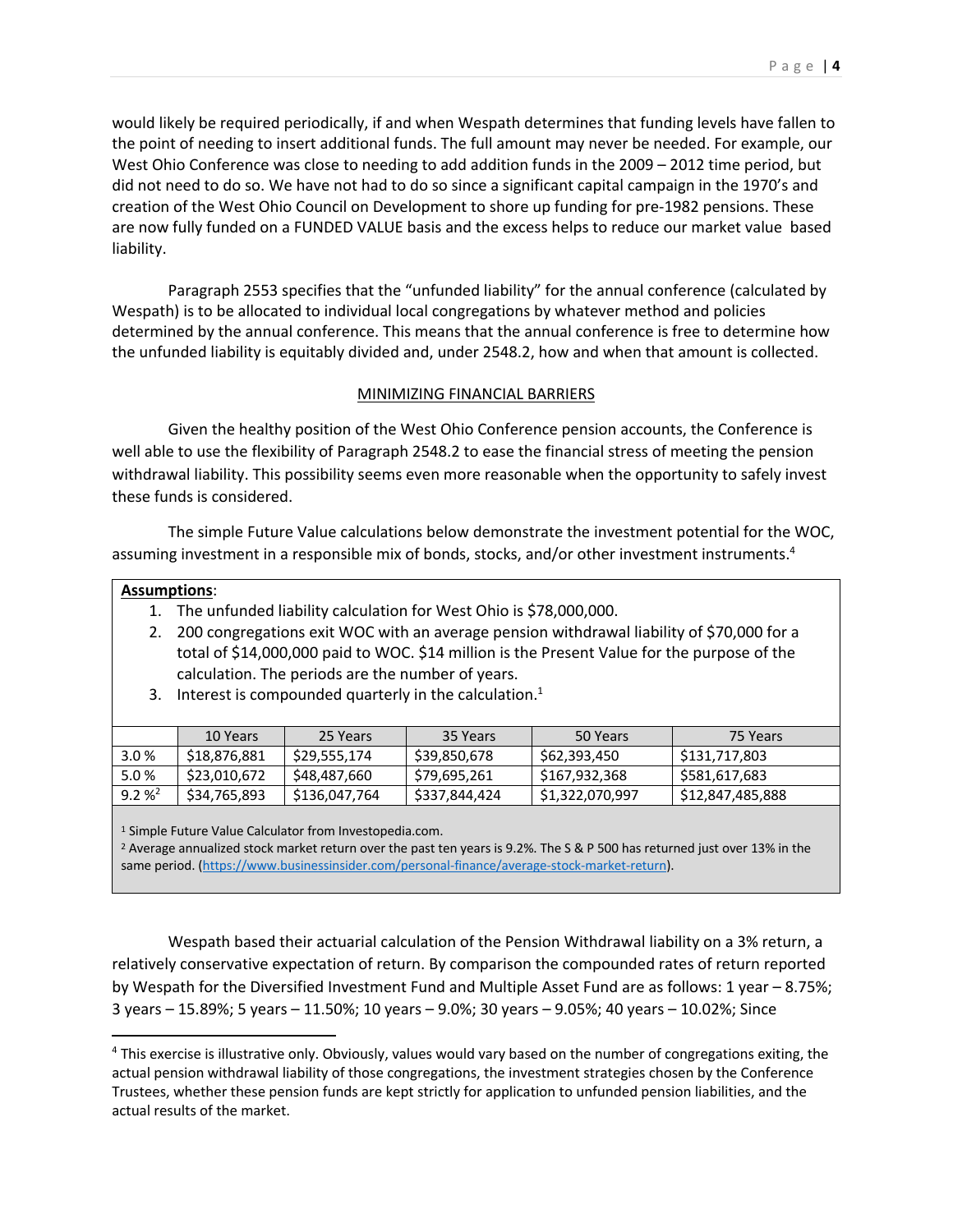inception (1975) – 9.73%. As financial prospectuses commonly state, "Historic returns are not indicative of future performance." Yet, Wespath over many years has been able to achieve significantly greater returns. IF similar future returns were achieved with funds collected from the pension withdrawal liability, the annual conference could secure pensions, and potentially generate funds in excess of what is needed.

Further, some may read this chart and note that only 9.2% gain underwrites the \$426 million needed by Wespath calculations, and that only after over 35 years. HOWEVER, this assumes that separating congregations will or should provide the whole amount required for unfunded liability. HOWEVER, in this example 200 congregations represent only approximately 20% of the congregations in the WOC.<sup>5</sup> In reality the unfunded pension liability is the responsibility of all congregations of the West Ohio Conference. If funding this liability in the short term is of critical importance, the WOC should be undertaking a program or campaign with ALL congregations of the Conference to insure that adequate funding will be available for the future.

Even if a conservative 3% return rate is used, there appears to be opportunity to ease the burden on exiting congregations using some of the "gracious alternatives" discussed below.

### GRACIOUS ALTERNATIVES

While only the General Conference has authority to adjust the method and absolute value surrounding calculation of the pension withdrawal payments, Paragraph 2548.2, provides a more flexible avenue for exiting congregations while, at the same time, protecting the conference and the pension system for the future. Some basic principles should be applied and are reflected in Recommendation #8 to the 2022 WOC Annual Conference Session: *A Path for West Ohio Congregations Separating Under Paragraph 2548.2.*

- 1. On the date of exit the withdrawal payment should be defined to be an amount certain. No additional withdrawal payments for pension should be required, regardless of how the annual conference uses the received funds, or the impact of their increase/decrease in value over time.
- 2. A method or methods for payment at the time of exit, or payment over time should be provided as options for congregations to choose. These methods should not include interest charges to the congregation, but might include an amount for reasonable annual administrative fees.
- 3. Payment should be secured and guaranteed by the congregation by a promissory note and lien<sup>6</sup> or other legal instrument which includes defined due process for both the conference and the congregation.
- 4. Congregations fulfilling the payment of the pension withdrawal in full will be immediately released from the lien and further obligations.

<sup>5</sup> IF withdrawal liability funds achieved the compounded rates of return achieved by DIF/MAF since inception (9.73%) over 20 years the initial \$14 million in the example above paid by 200 congregations would grow to \$95,752,434. This amount would provide 22% of the total \$426 million projected need coming from approximately 20% of the West Ohio congregations.

 $6$  In these latter alternatives the lien functions as a mortgage against the property and/or assets of the congregation and gives the annual conference legal remedy should the congregation fail to meet payment obligations. Appropriate due process provisions should also be included to protect the congregation if legal remedy is required by the conference. This is more legal recourse than the conference would have for the churches who remain in the UMC.